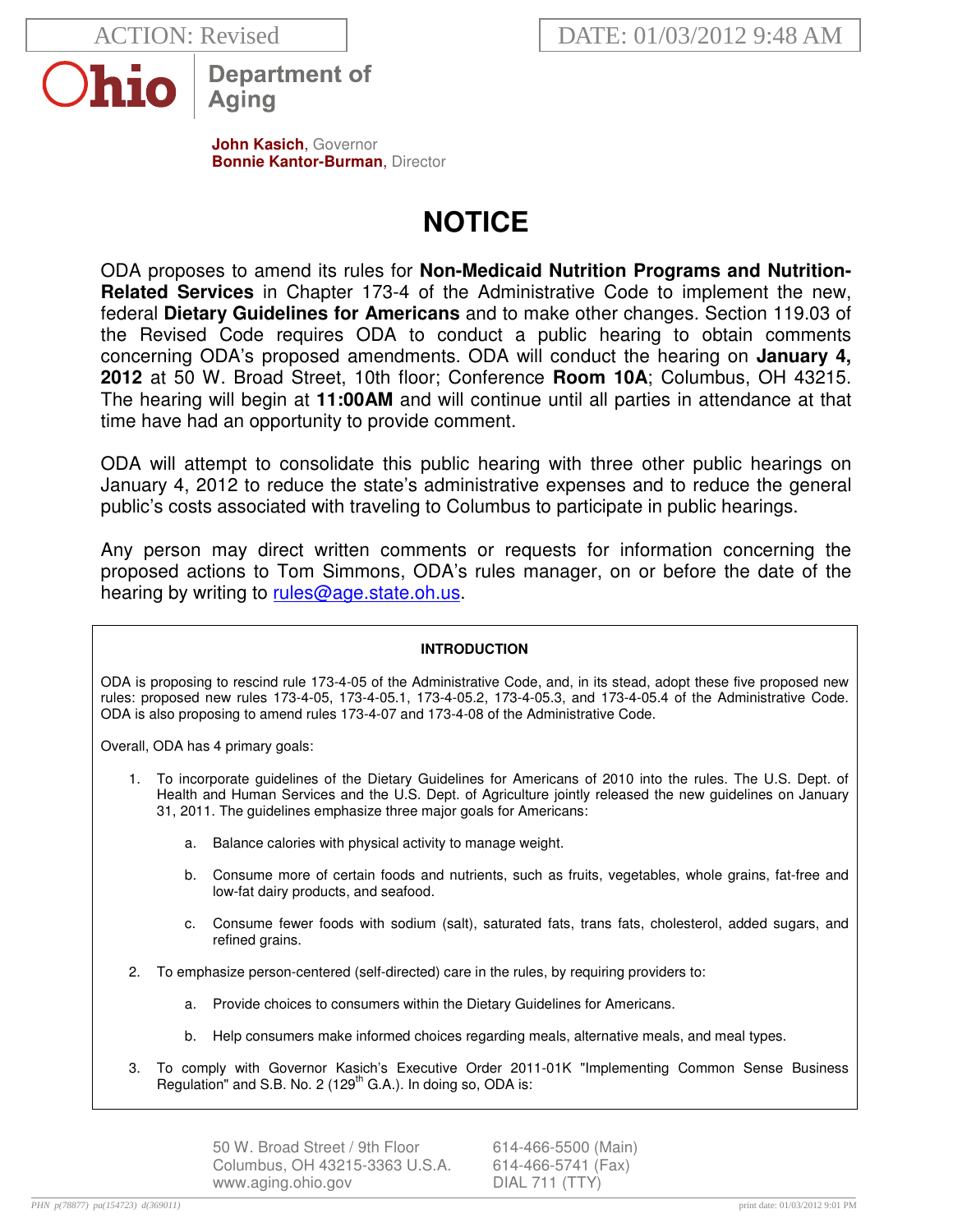- a. Proposing to amend this rule after providing interested parties and the general public an opportunity to provide input on the proposed amendments to the rule before filing the rule with the Joint Committee on Agency Rule Review. From November 10, 2011 to November 27, 2011, ODA posted the proposed amended rule on http://aging.ohio.gov/information/rules/proposed.aspx for a public-comment period.
- b. Making rules more user-friendly, by
	- i. Making one large, many-topic rule into five smaller fewer-topic rules.
	- ii. Incorporating more tables into the rules.
- 4. To comply with section 119.032 of the Revised Code, which requires each state agency to review each rule on or before the review date listed at the end of the rule.

#### **173-4-05 Meal service.**

Specifically, ODA is proposing to rescind the larger, multi-topic rule and replace it with five smaller, fewer-topic rules of the Administrative Code numbered "173-4-05," 173-4-05.1," 173-4-05.2," 173-4-05.3," and 173-4-05.4."

| 173-4-05 Meal service. | 173-4-05 Meal service.<br>173-4-05.1 Methods for determining nutritional adequacy.<br>173-4-05.2 Therapeutic and modified meals. |
|------------------------|----------------------------------------------------------------------------------------------------------------------------------|
|                        | 173-4-05.3 Alternative meals and meal types.                                                                                     |
|                        | 173-4-05.4 Medical food and food for special dietary use.                                                                        |

Compared to the current version of rule 173-4-05 of the Administrative Code that ODA is proposing to rescind, the new rules propose to:

#### 1. Amend...

| 173-4-05 (B)                             | $173-4-05$ (B)(5)                                                                                                                   |
|------------------------------------------|-------------------------------------------------------------------------------------------------------------------------------------|
| Minimum requirements for a meal service: | Minimum requirements for a meal service in<br>addition to the mandatory clauses under rule 173-<br>3-06 of the Administrative Code: |

| .                                                 |                       |
|---------------------------------------------------|-----------------------|
| 173-4-05 (B)(1)                                   | 173-4-05 (B)(5)       |
| Dietary guidelines and dietary reference intakes: | Nutritional adequacy: |

- 3. Insert a summary of the federal Dietary Guidelines for Americans (2010) in the sub-paragraphs to paragraph (B)(1)(a) of rule 173-4-05 of the Administrative Code.
- 4. Insert a new paragraph as paragraph (B)(1)(c) of rule 173-4-05 of the Administrative Code that says, "The provider shall use rule 173-4-05.1 of the Administrative Code to determine nutritional adequacy."
- 5. Remove "In general" from under paragraph (B)(2) of rule 173-4-05 of the Administrative Code, so that paragraphs  $(B)(2)(a)(i)$  to  $(B)(2)(a)(iv)$  of the current version of rule 173-4-05 of the Administrative Code become paragraphs (B)(2)(a) to (B)(2)(e) of proposed new rule 173-4-05 of the Administrative Code.
- 6. Make the regulations concerning methods for determining nutritional adequacy under paragraph (B)(2)(b) of the current version of rule 173-4-05 of the Administrative Code appear in proposed new rule 173-4-05.1 of the Administrative Code.
- 7. Change the title of "Table 1" in the current version of rule 173-4-05 of the Administrative Code to "DRI Nutrient-Value Requirements" in proposed new rule 173-4-05.1 of the Administrative Code.
- 8. Incorporate the new values from the federal Dietary Guidelines for Americans into "DRI Nutrient-Value Requirements" in proposed new rule 173-4-05.1 of the Administrative Code. (e.g., The target value for calories was 685 calories. It is now 650 calories.) [On January 3, 2012, ODA revise-filed the proposed new rule to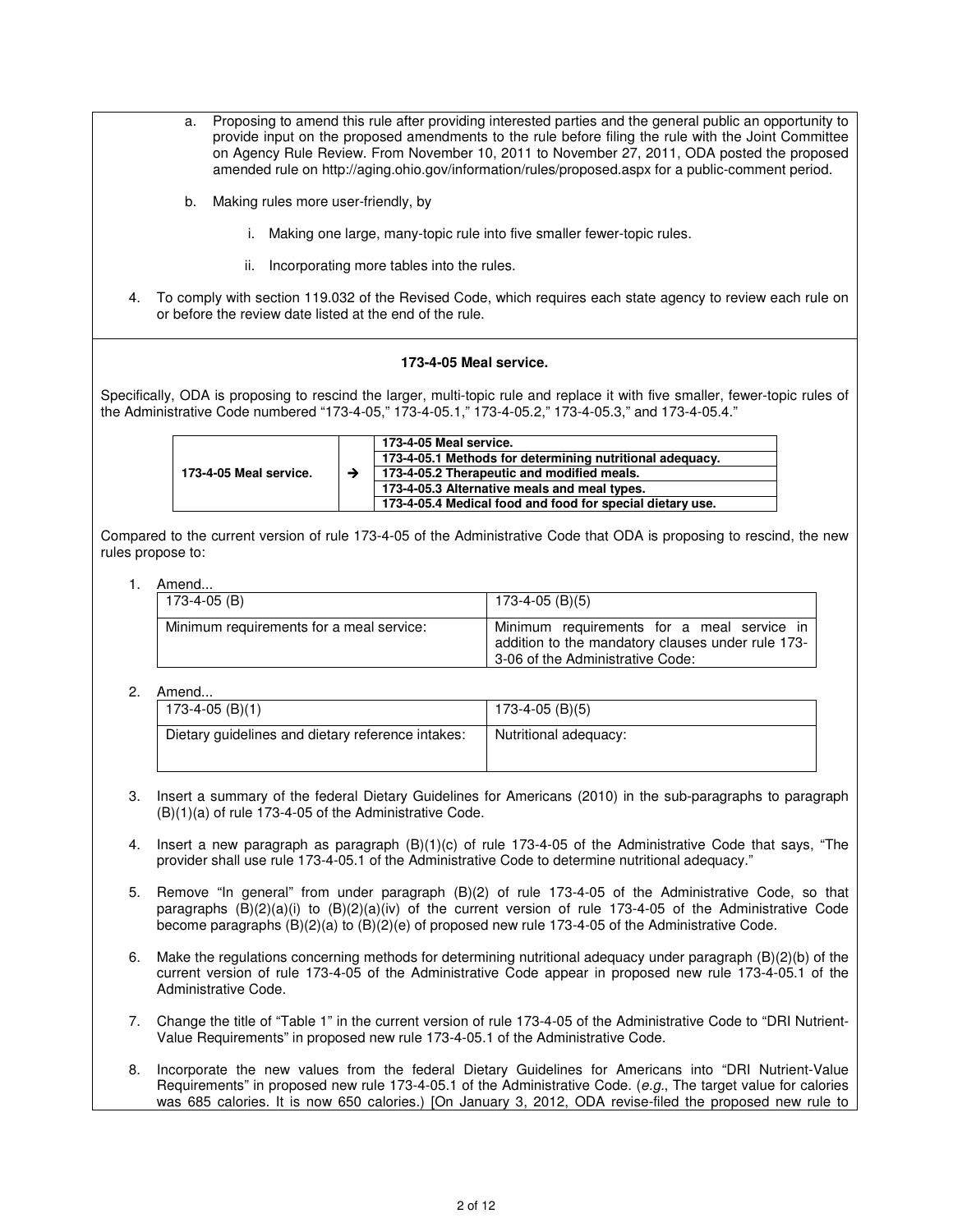amend the DRI Nutrient-Value Requirements table. It replaced the target for calories from 650 calories to 700 calories and replaced the compliance range from 600-700 calories. ODA increased the target for sodium from 430 mg to 500 mg. ODA also increased the target for potassium from 1,300 mg to 1,567 mg. ODA made these revisions after considering comments submitted during the public-comment period.]

## 9. Amend...

| 173-4-05 (B)(2)(b)(i)(c)                                                                                                                                                                                                                                                        | 173-4-05.1 (A)(3)                                                                                                                               |
|---------------------------------------------------------------------------------------------------------------------------------------------------------------------------------------------------------------------------------------------------------------------------------|-------------------------------------------------------------------------------------------------------------------------------------------------|
| When serving two meals to a consumer in one<br>day, the target values and compliance ranges are<br>doubled (two-thirds of the DRI). When serving<br>three meals to a consumer in one day, the values<br>and compliance ranges are tripled (one hundred<br>per cent of the DRI). | When serving three meals to a consumer in one<br>day, the target values and compliance ranges are<br>tripled (one hundred per cent of the DRI). |

- 10. Change the title of "Table 2" in the current version of rule 173-4-05 of the Administrative Code to "Menu Pattern" in proposed new rule 173-4-05.1 of the Administrative Code.
- 11. Incorporate the new servings and options into the "Menu Pattern" table to proposed new rule 173-4-05.1 of the Administrative Code.
- 12. Add a fat food type to the "Menu Pattern" table to proposed new rule 173-4-05.1 of the Administrative Code.
- 13. Amend...

| 173-4-05 (B)(2)(b)(ii)(c)(i)                                                                                                                  | $173-4-05.1$ (B)(2)(a)                                                                                                                        |
|-----------------------------------------------------------------------------------------------------------------------------------------------|-----------------------------------------------------------------------------------------------------------------------------------------------|
| The provider shall not serve high-fat and high-<br>sodium processed meats (e.g., hot dogs, bologna,<br>or sausage) more than twice per month. | The provider shall not serve high-fat and high-<br>sodium processed meats (e.g., hot dogs, bologna,<br>or sausage) more than twice per month. |
|                                                                                                                                               | [After considering comments submitted during<br>ODA's public-comment period, ODA does not<br>currently plan to amend this paragraph.]         |

- 14. Insert a new paragraph (B)(2)(b) of rule 173-4-05.1 of the Administrative Code that says, "The provider may serve egg whites or low-cholesterol egg substitutes, but shall not serve more than one egg yolk per meal." [After considering comments submitted during ODA's public-comment period, ODA revised this paragraph before filing the proposed new rule with JCARR.]
- 15. Amend...

| 173-4-05 (B)(2)(b)(ii)(c)(iv)                                                                                                                                               | 173-4-05.1 (B)(2)(e)                                                                                                                                                                                                                                                            |
|-----------------------------------------------------------------------------------------------------------------------------------------------------------------------------|---------------------------------------------------------------------------------------------------------------------------------------------------------------------------------------------------------------------------------------------------------------------------------|
| When planning a meal under the menu-pattern<br>method, the provider may use the guidelines on<br>http://aging.ohio.gov/information/nutritionguideline<br>or milk alternate. | When planning a meal under the menu-pattern<br>method, the provider may use the guidelines in<br>the "Serving Sizes for Meat and Meat Alternates"<br>sandresources to determine one serving of meat   table to this rule to determine one serving of meat<br>or meat alternate. |

16. Insert the table "Serving Sizes for Meat and Meat Alternates" after paragraph (B)(2)(e) of proposed new rule 173-4-05.1 of the Administrative Code.

17. Amend...

| 173-4-05 (B)(2)(b)(ii)(d)(i)                                                                                                                                                                                                                                  | $173-4-05.1$ (B)(3)(a)                                                                                                                              |
|---------------------------------------------------------------------------------------------------------------------------------------------------------------------------------------------------------------------------------------------------------------|-----------------------------------------------------------------------------------------------------------------------------------------------------|
| Throughout each week, the provider shall serve a<br>variety of fruits and vegetables, in particular, from<br>all five sub-groups: the dark-green sub-group, the<br>orange sub-group, the legumes sub-group, the<br>starch sub-group, and the other sub-group. | Throughout each week, the provider shall serve a<br>variety of fruits and vegetables, in particular: dark-<br>green, orange, red, and legume items. |

| (B)(2)(b)(ii)(d)(ii)<br>173-4-05<br>. | (B)(3)(b)<br>$70^{\circ}$<br>-05.<br>''-4-ګ، |  |
|---------------------------------------|----------------------------------------------|--|
|                                       |                                              |  |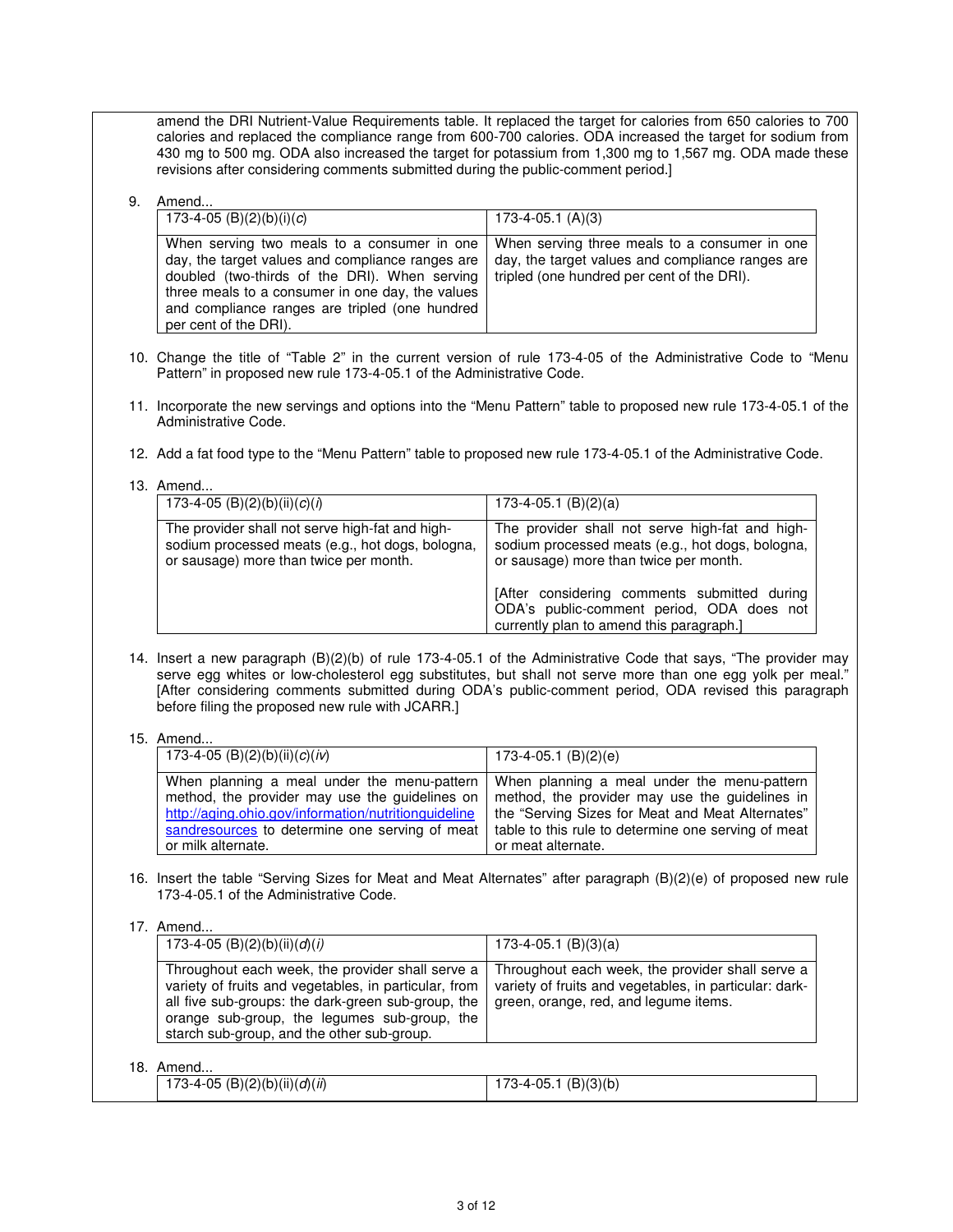## 19. Amend...

| 173-4-05 (B)(2)(b)(ii)(d)(iii)                       | $173-4-05.1$ (B)(3)(b)                               |
|------------------------------------------------------|------------------------------------------------------|
| The provider shall prefer usage of fortified juices, | The provider shall prefer usage of vitamin-fortified |
| low-sodium vegetable juice, or tomato juice over     | juices, low-sodium vegetable juice, or tomato juice  |
| other juices.                                        | over other juices.                                   |

20. Insert a new paragraph (B)(3)(g) of rule 173-4-05.1 of the Administrative Code that says, "The provider shall not serve sauerkraut more than once per month, or twice a month if one occurrence of sauerkraut is as an ingredient in another food item." [After considering comments submitted during ODA's public-comment period, ODA revised this paragraph before filing the proposed new rule with JCARR.]

## 21. Amend.

| 173-4-05 (B)(2)(b)(ii)(d)(vii)                                                                                                                                                                            | 173-4-05.1 (B)(3)(i)                                                                                                                                                                                                                                                                                                 |
|-----------------------------------------------------------------------------------------------------------------------------------------------------------------------------------------------------------|----------------------------------------------------------------------------------------------------------------------------------------------------------------------------------------------------------------------------------------------------------------------------------------------------------------------|
| The provider shall consider a medium-sized<br>apple, a banana, an orange, or a pear; one half-<br>cup of full-strength fruit juice; or, one fourth of a<br>cup of dried fruit to be one serving of fruit. | The provider shall consider a medium-sized<br>apple, an orange, a pear, or a small banana; one<br>half-cup of full-strength fruit juice; or, one fourth of<br>a cup of dried fruit to be one serving of fruit.<br>[On January 3, 2012, ODA revise-filed the rule to<br>inset "on-half cup of cranberry juice drink"] |

## 22. Amend.

| , ,,,,,,,,,,,,                                                                   |                                                                                                 |
|----------------------------------------------------------------------------------|-------------------------------------------------------------------------------------------------|
| 173-4-05 (B)(2)(b)(ii)(e)(i)                                                     | $173-4-05.1$ (B)(4)(a)                                                                          |
|                                                                                  |                                                                                                 |
|                                                                                  |                                                                                                 |
|                                                                                  | The provider shall prefer to serve a variety of The provider shall prefer to serve a variety of |
|                                                                                  |                                                                                                 |
| enriched and/or whole-grain bread products, enriched whole-grain bread products. |                                                                                                 |
|                                                                                  |                                                                                                 |
| particularly those high in fiber.                                                |                                                                                                 |
|                                                                                  |                                                                                                 |

## 23. Amend...

| 173-4-05 (B)(2)(b)(ii)(e)(iv)                        | 173-4-05.1 $(B)(4)(d)$                               |
|------------------------------------------------------|------------------------------------------------------|
| When planning a meal under the menu-pattern          | When planning a meal under the menu-pattern          |
| method, the provider may use the guidelines on       | method, the provider may use the guidelines the      |
| http://aging.ohio.gov/information/nutritionguideline | "Serving Sizes for Breads and Bread Alternates"      |
| sandresources to determine one serving of bread      | table to this rule to determine one serving of bread |
| or bread alternate.                                  | or bread alternate.                                  |

24. Insert the table "Serving Sizes for Bread or Bread Alternates" after paragraph (B)(2)(e) of proposed new rule 173-4-05.1 of the Administrative Code. [After considering the comments submitted during ODA's publiccomment period, ODA revised the list of foods in this table before filing the proposed new rule with JCARR. (e.g., replace "brown rice" with "rice"; insert "roll")]

## 25. Amend...

| 173-4-05 (B)(2)(b)(ii)( $f(t)$ )              | 173-4-05.1 (B)(5)(a)                                                                                                                                                                                    |
|-----------------------------------------------|---------------------------------------------------------------------------------------------------------------------------------------------------------------------------------------------------------|
| calcium-fortified milk, or milk alternatives. | The provider shall prefer to use low-fat milk, The provider shall prefer to use fat-free milk, low-<br>fat milk (i.e., milk with no more than one per cent<br>fat content), or fortified soy beverages. |

# 26. Amend.

| 173-4-05 (B)(2)(b)(ii)( $f$ )(ii)                                                                                                                                                                                      | $173-4-05.1$ (B)(5)(b) |
|------------------------------------------------------------------------------------------------------------------------------------------------------------------------------------------------------------------------|------------------------|
| The provider shall not consider juice both a The provider shall not consider calcium-fortified<br>serving of fruit and a serving of milk in the same   juice both a serving of fruit and a serving of milk in<br>meal. | the same meal.         |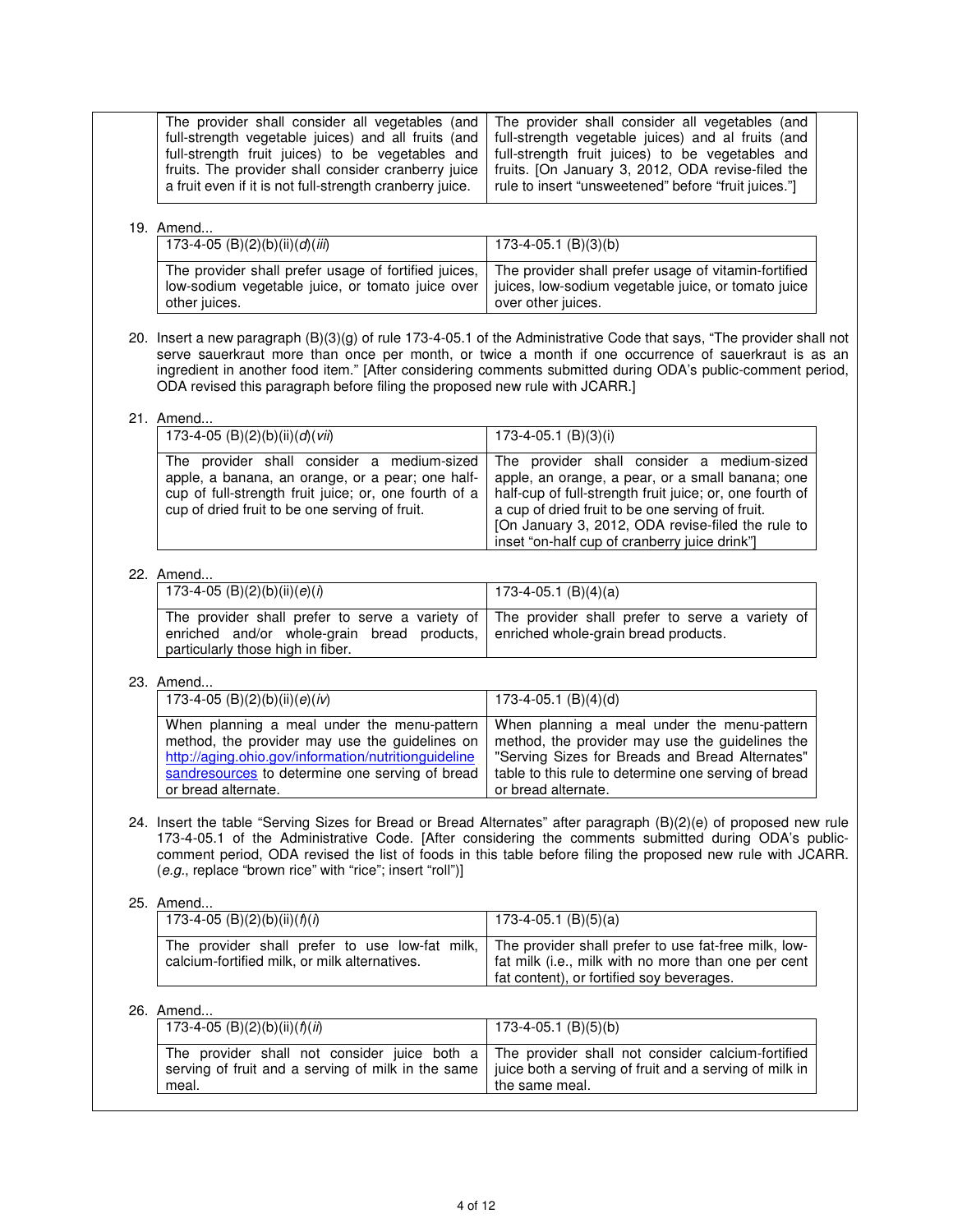| $\overline{27}$ . Amend<br>173-4-05 (B)(2)(b)(ii)( $f$ )(iv)                                                                                                                                                                    | $173-4-05.1$ (B)(5)(d)                                                                                                                                                                                                         |
|---------------------------------------------------------------------------------------------------------------------------------------------------------------------------------------------------------------------------------|--------------------------------------------------------------------------------------------------------------------------------------------------------------------------------------------------------------------------------|
| When planning a meal under the menu-pattern<br>method, the provider may use the guidelines on<br>http://aging.ohio.gov/information/nutritionguideline<br>sandresources to determine one serving of milk or<br>milk alternate.   | When planning a meal under the menu-pattern<br>method, the provider may use the guidelines in<br>the "Serving Sizes for Milk and Milk Alternates"<br>table to this rule to determine one serving of milk<br>or milk alternate. |
| 4-05.1 of the Administrative Code.                                                                                                                                                                                              | 28. Insert the table "Serving Sizes for Milk and Milk Alternates" after paragraph (B)(2)(e) of proposed new rule 173-                                                                                                          |
| 29. Amend                                                                                                                                                                                                                       |                                                                                                                                                                                                                                |
| 173-4-05 (B)(2)(b)(ii)(g)                                                                                                                                                                                                       | $173-4-05.1$ (B)(6)                                                                                                                                                                                                            |
| Desserts and baked goods (if provided in meal):                                                                                                                                                                                 | Desserts (if provided in meal):                                                                                                                                                                                                |
| 30. Amend<br>173-4-05 (B)(2)(b)(ii)(g)( $i$ )                                                                                                                                                                                   |                                                                                                                                                                                                                                |
|                                                                                                                                                                                                                                 | $173-4-05.1$ (B)(6)(a)                                                                                                                                                                                                         |
| The provider shall prefer to serve healthier<br>desserts that include fruit, whole grains, low-fat<br>products, and/or products with limited sugar<br>content.                                                                  | The provider shall prefer to serve healthier<br>desserts that include fruit, whole grains, low-fat<br>products, and/or products with limited sugar<br>content and shall avoid products that contain trans<br>fats.             |
| 31. Amend                                                                                                                                                                                                                       |                                                                                                                                                                                                                                |
| 173-4-05 (B)(2)(b)(ii)(g)(ii)                                                                                                                                                                                                   | $173-4-05.1$ (B)(6)(b)                                                                                                                                                                                                         |
| The provider shall consider one-half cup of fruit<br>and one-half cup of simple dessert (e.g., pudding,<br>gelatin desserts, ice cream, frozen yogurt, ice<br>milk, and sherbet) to be a serving of dessert of a<br>baked good. | The provider shall consider one-half cup of fruit<br>and one-half cup of simple dessert (e.g., sugar-<br>free pudding and frozen yogurt) to be a serving of<br>dessert.                                                        |
| 32. Amend                                                                                                                                                                                                                       |                                                                                                                                                                                                                                |
| 173-4-05 (B)(2)(b)(ii)(g)(iv)                                                                                                                                                                                                   | $173-4-05.1$ (B)(6)(d)                                                                                                                                                                                                         |
| The provider shall not serve cakes, pies, cobblers,<br>and cookies more than twice per week.                                                                                                                                    | The provider prefer to not shall not serve cakes,<br>single-crust pies, cobblers, and cookies more than<br>twice per week and shall avoid products that<br>contain trans fats.                                                 |
|                                                                                                                                                                                                                                 | [After considering comments submitted during<br>ODA's public-comment period, ODA revised this<br>paragraph before filing the proposed new rule with<br>JCARR.]                                                                 |
| Breads and Bread Alternates' table to this rule to determine one serving of dessert."                                                                                                                                           | 33. Insert as paragraph (B)(6)(e) of proposed new rule 173-4-05.1 of the Administrative Code that says, "When<br>planning a meal under the menu-pattern method, the provider may use the guidelines in the 'Serving Sizes for  |
| 34. Amend                                                                                                                                                                                                                       |                                                                                                                                                                                                                                |
| 173-4-05 (B)(2)(b)(ii)(h)                                                                                                                                                                                                       | 173-4-05.1 (B)(7) and (B)(8)                                                                                                                                                                                                   |
| $(h)$ Accompaniments:                                                                                                                                                                                                           | (7) Fats (if provided in meal):                                                                                                                                                                                                |
| The<br>provider<br>shall<br>consider<br>(i)<br>one<br>teaspoon<br>of fortified margarine,<br>butter, mayonnaise, or vegetable oil;<br>or one tablespoon of salad dressing<br>serving<br>be<br>a i<br>of<br>to<br>an             | $(a)$ The<br>provider<br>shall<br>consider<br>one<br>teaspoon of fortified, soft margarine;<br>mayonnaise; or vegetable oil; or one<br>tablespoon or salad dressing to be a<br>serving of fat.                                 |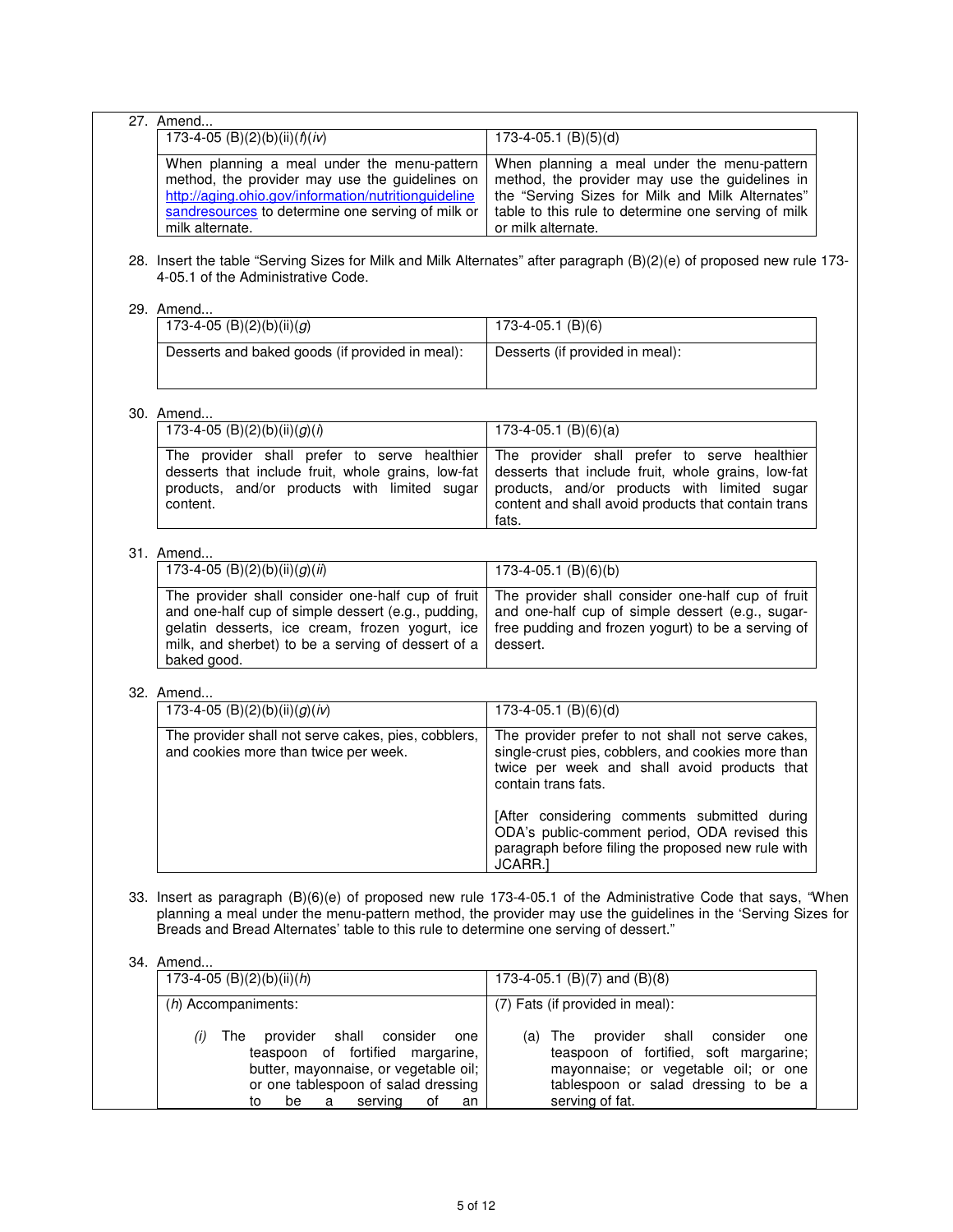| accompaniment.                                                                       | The provider shall not serve more than<br>(b)                                                                                            |
|--------------------------------------------------------------------------------------|------------------------------------------------------------------------------------------------------------------------------------------|
| The provider shall not serve more than<br>(ii)<br>two servings of fats and oils in a | two servings of fats and oils in a meal.<br>Fat used as an ingredient in a menu item                                                     |
| meal. Fat used as an ingredient in a<br>menu item is not counted.                    | is not counted as a serving of fat.                                                                                                      |
|                                                                                      | (8) Accompaniments (if provided in meal):                                                                                                |
|                                                                                      | The provider shall prefer to serve<br>(a)<br>mustard, ketchup, tartar sauce, or other<br>traditional accompaniments with a meal<br>item. |
|                                                                                      | The provider shall not supply any salt for<br>(b)<br>seasoning meals.                                                                    |

### 35. Amend.

| 173-4-05 (B)(2)(b)(ii)( $i$ )                                                                                                                                   | $173-4-05.1$ (B)(9)                                                                                                                                                                                                                 |
|-----------------------------------------------------------------------------------------------------------------------------------------------------------------|-------------------------------------------------------------------------------------------------------------------------------------------------------------------------------------------------------------------------------------|
| Beverages: Although servings of a beverage are<br>optional, the provider shall prefer to serve water<br>and other beverages with meals for proper<br>hydration. | Beverages (if provided in meal): Although serving<br>a beverage is optional and may not be purchased<br>with Older Americans Act funds, the provider may<br>serve water, coffee, or tea with meals to maintain<br>proper hydration. |
|                                                                                                                                                                 | [After considering comments submitted during<br>ODA's public-comment period, ODA revised this<br>paragraph before filing the proposed new rule with<br><b>JCARR.</b>                                                                |

# 36. Amend.

| ,,,,,,,,,,,,    |                                                                                                                                                                                                                                                                                                                                                                                                            |
|-----------------|------------------------------------------------------------------------------------------------------------------------------------------------------------------------------------------------------------------------------------------------------------------------------------------------------------------------------------------------------------------------------------------------------------|
| 173-4-05 (B)(4) | 173-4-05 (B)(4)                                                                                                                                                                                                                                                                                                                                                                                            |
| methods:        | Consumer choice: The provider shall offer a Consumer choice: Consistent with self-directed<br>consumer who receives a meal service the $\vert$ care practices, the provider shall offer a consumer<br>opportunity to make choices about the meals the opportunity to make choices about the meals<br>served by using one or more of the following served by using one or more of the following<br>methods: |

# 37. Amend.

| 173-4-05 $(B)(4)(a)$                                                                                                                                                                                                                                                                                         | 173-4-05 $(B)(4)(a)$                                                                                                                                                                                                                                                      |
|--------------------------------------------------------------------------------------------------------------------------------------------------------------------------------------------------------------------------------------------------------------------------------------------------------------|---------------------------------------------------------------------------------------------------------------------------------------------------------------------------------------------------------------------------------------------------------------------------|
| At a minimum, allow each consumer to choose<br>from two of the following:                                                                                                                                                                                                                                    | At a minimum, allow each consumer to choose<br>from two of the following:                                                                                                                                                                                                 |
| Meat and meat alternates:<br>(i)<br>Vegetables and fruits;<br>(ii)<br>(iii) Bread or bread alternates:<br>(iv) Milk or milk-alternates:<br>(v) Desserts and baked goods (if offered);<br>or.<br>(vi) Entrees consisting of servings of meat<br>and meat alternates combined with<br>servings of other foods. | Meat and meat alternates:<br>(i)<br>Vegetables:<br>(11)<br>Fruits:<br>(iii)<br>(iv) Bread or bread alternates:<br>(v) Milk or milk alternates:<br>(vi) Desserts (if offered); or,<br>(vii) Meat or meat-alternate<br>entrees<br>combined with servings of other<br>foods. |
|                                                                                                                                                                                                                                                                                                              | [After considering comments submitted to ODA<br>during the public-comment period, ODA revised<br>this language before filing the proposed new rule<br>with JCARR.                                                                                                         |

38. Insert paragraph (B)(4)(d) into proposed new rule 173-4-05 of the Administrative Code. [After considering comments submitted to ODA during the public-comment period, ODA added this new paragraph to the proposed new rule before filing the proposed new rule with JCARR.] The new paragraph says, "(d) Offer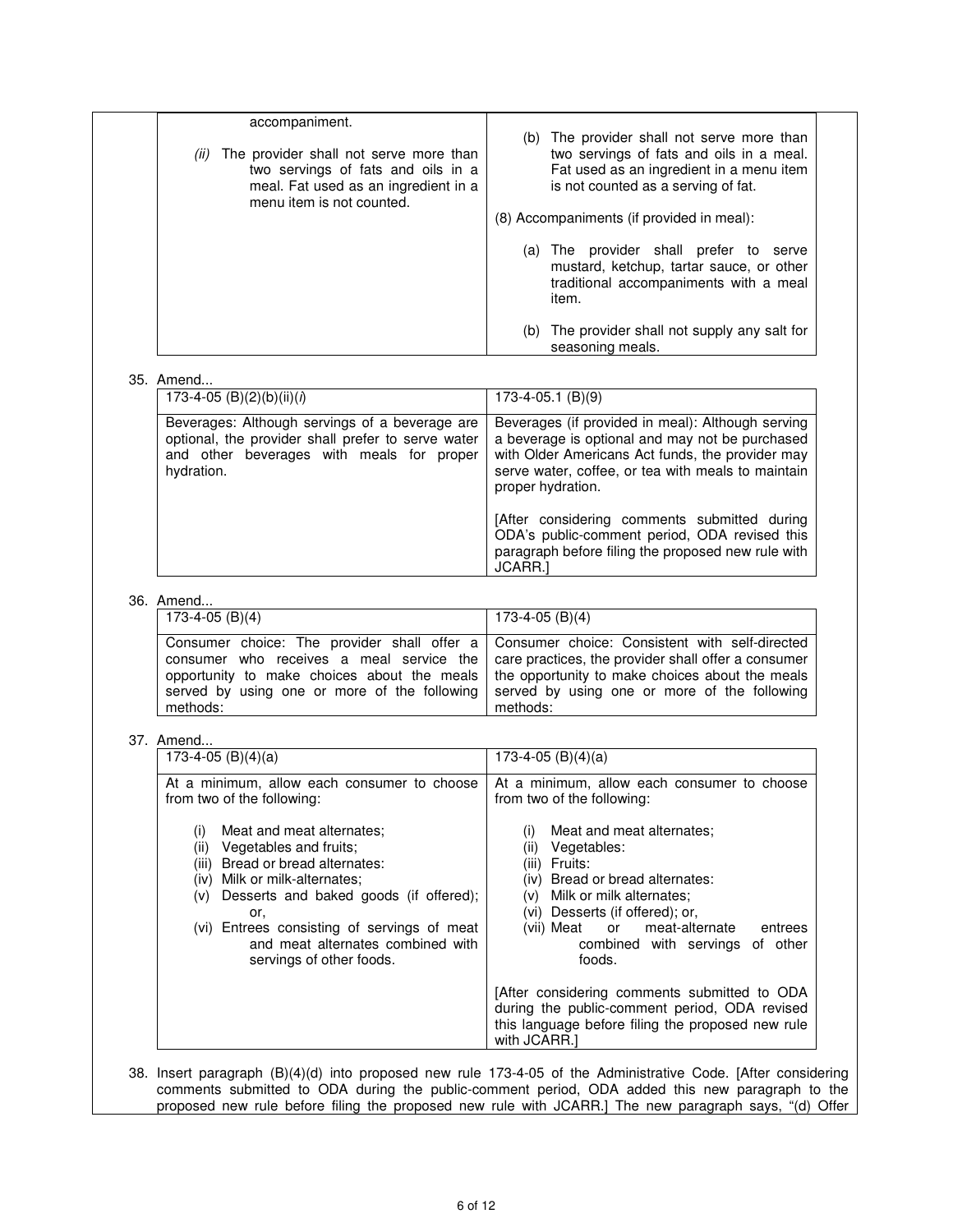consumers of congregate meals options regarding: (i) Brunch meals; (ii) Weekend meals; (iii) Dining at restaurants; (iv) Days of service for rural areas; or, (v) Two meals per day."

- 39. Insert paragraph (B)(4)(e) into proposed new rule 173-4-05 of the Administrative Code that says, "Allow consumers of congregate meal sites to make an informed choice regarding the menu, food alternates, and portion sizes, based on the availability of food items. The provider shall retain records to show that it informs consumers of the benefits and risks of dietary choices, so long as the AAA approves of the method for recording this information." [After considering comments submitted during the public-comment period, ODA revised this new paragraph before filing the proposed new rule with JCARR.] [After further considering comments submitted during the public-comment period, on January 3, 2012, ODA revise-filed the rule to insert, after the words "The provider," the words "of congregate meals who chooses this option."]
- 40. Insert as paragraph (B)(5) of proposed new rule 173-4-05 of the Administrative Code a paragraph that says, "Therapeutic and modified meals: A provider shall only offer therapeutic or modified meals if those meals meet the additional requirements under rule 173-4-05.2 of the Administrative Code."
- 41. Make the regulations that concerned therapeutic and modified meals that appear in paragraphs (B)(5) to (B)(5)(d) of the current version of rule 173-4-05 of the Administrative Code appear in proposed new rule 173-4- 05.2 of the Administrative Code.

<sup>42.</sup> Amend...

| 173-4-05 (B)(5)                                                                                                                                                                                                                                                                                                                                                                                                                                                                                                               | 173-4-05.2 [unnumbered paragraph]                                                                                                                                                                                                                                                                                                                                                                                              |
|-------------------------------------------------------------------------------------------------------------------------------------------------------------------------------------------------------------------------------------------------------------------------------------------------------------------------------------------------------------------------------------------------------------------------------------------------------------------------------------------------------------------------------|--------------------------------------------------------------------------------------------------------------------------------------------------------------------------------------------------------------------------------------------------------------------------------------------------------------------------------------------------------------------------------------------------------------------------------|
| Alternative meals: Before a provider may offer<br>alternative meals, the provider shall determine the<br>need, feasibility, and cost effectiveness of offering<br>alternative meals by using the knowledge and<br>expertise of a LD, by listing serving sizes of food<br>items in alternative meals in menus, and by<br>obtaining the approval for the alternative meal<br>plan and any menu substitutions and substation<br>lists from the LD. The provider shall only provide<br>alternative meals that meet the following: | Before a provider may offer a therapeutic or<br>modified meal, the provider shall determine the<br>need, feasibility, and cost-effectiveness of offering<br>a therapeutic or modified meal by using the<br>knowledge and expertise of a LD. The provider<br>shall only provide a therapeutic or modified meal<br>that meets the requirements of rule 173-4-05 of<br>the Administrative Code and the following<br>requirements: |

## 43. Amend...

| 173-4-05 (B)(5)(a)(iii)                                                                                                                                | 173-4-05.2 $(A)(1)(c)$                                                                                                                                                     |
|--------------------------------------------------------------------------------------------------------------------------------------------------------|----------------------------------------------------------------------------------------------------------------------------------------------------------------------------|
| The physician or case manager of the AAA shall<br>review the written order for a therapeutic meal and<br>update it according to the physician's order. | The case manager of the AAA or the provider<br>shall review the physician's written order for a<br>therapeutic meal and update it when the physician<br>changes the order. |
|                                                                                                                                                        | [After considering comments submitted during<br>ODA's public-comment period, ODA revised this<br>paragraph before filing the proposed new rule with<br>JCARR.1             |

# 44. Amend...

| 173-4-05 (B)(5)(a)(iv)                               | 173-4-05.2 (A)(1)(d)                                |
|------------------------------------------------------|-----------------------------------------------------|
| The provider shall assure that the therapeutic diet  | The provider shall assure that the therapeutic diet |
| contains nutrients consistent with the diet order by | contains nutrients consistent with the physician's  |
| either utilizing nutrient analysis or by obtaining a | order by either utilizing nutrient analysis or by   |
| list of food items from the physician or an LD.      | using a meal-pattern plan approved by an LD.        |

| $173-4-05$ (B)(5)(b)(ii)<br>$173-4-05.2$ (A)(2)(b)<br>The physician or other healthcare professional<br>The physician or other healthcare professional<br>with prescriptive authority shall order either a level<br>with prescriptive authority shall order either a<br>one (pureed) or level two (chopped or ground)<br>level-one (puréed) or level-two (chopped or<br>ground) dysphagia therapeutic diet. The order<br>dysphagia therapeutic diet. The order shall<br>shall include thickening agents, if required.<br>include thickening agents, if required. | ,, , ,,,, ,,,,,,, |  |  |
|------------------------------------------------------------------------------------------------------------------------------------------------------------------------------------------------------------------------------------------------------------------------------------------------------------------------------------------------------------------------------------------------------------------------------------------------------------------------------------------------------------------------------------------------------------------|-------------------|--|--|
|                                                                                                                                                                                                                                                                                                                                                                                                                                                                                                                                                                  |                   |  |  |
|                                                                                                                                                                                                                                                                                                                                                                                                                                                                                                                                                                  |                   |  |  |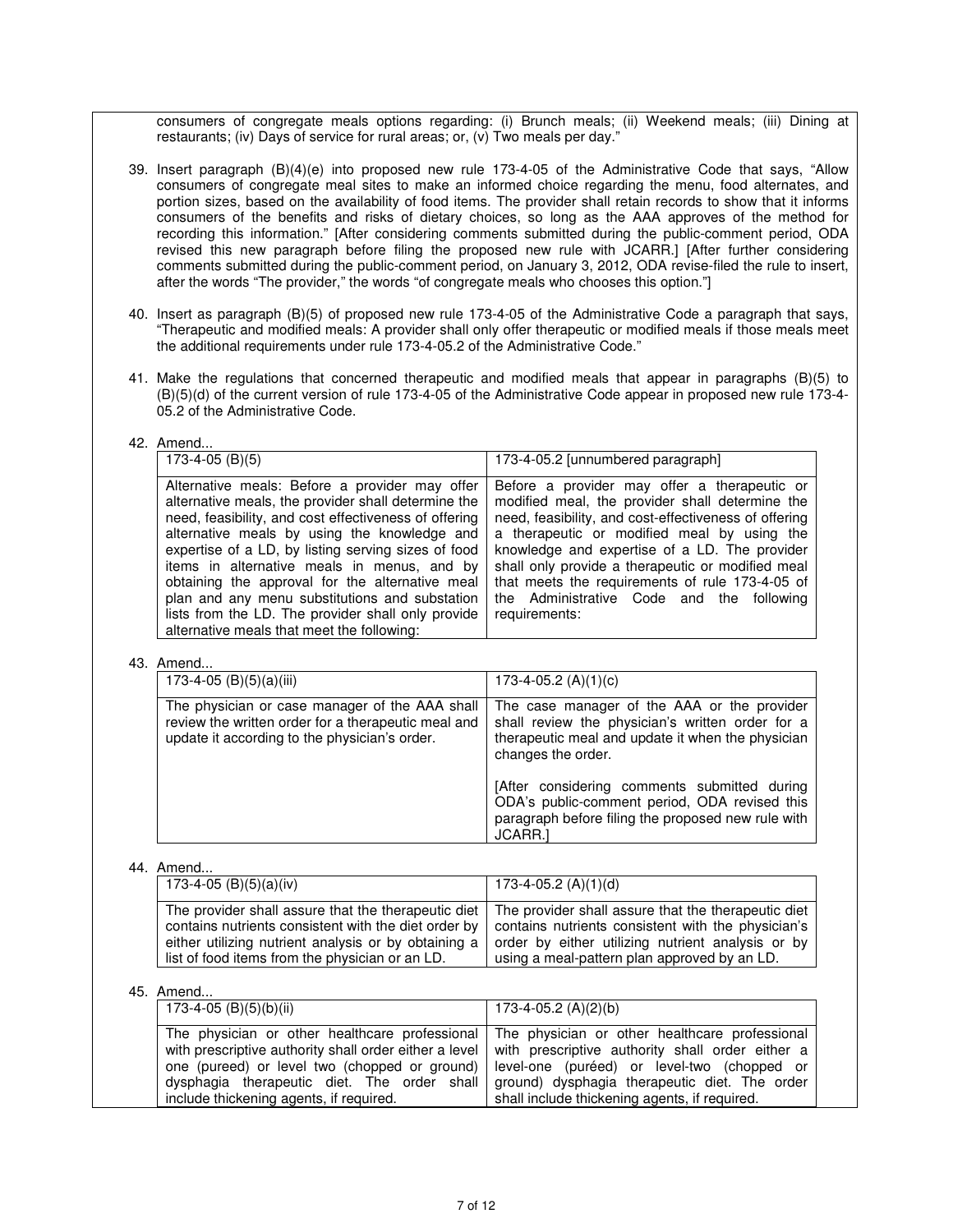| 173-4-05 (B)(5)(c)(ii)(c)[first sentence]                                                                                                                                                                                                                                                                                                                                                                | 173-4-05.2 (A)(3)(b)(iii)[first sentence]                                                                                                                                                                                                                                                                                                                                                                                                           |
|----------------------------------------------------------------------------------------------------------------------------------------------------------------------------------------------------------------------------------------------------------------------------------------------------------------------------------------------------------------------------------------------------------|-----------------------------------------------------------------------------------------------------------------------------------------------------------------------------------------------------------------------------------------------------------------------------------------------------------------------------------------------------------------------------------------------------------------------------------------------------|
| Shall allow one carbohydrate choice per serving<br>of starchy vegetables and use the same items and<br>serving sizes listed in paragraph (B)(2)(b)(ii)(d) of<br>this rule.                                                                                                                                                                                                                               | Shall allow one carbohydrate choice per serving<br>of starchy vegetables and use the same items and<br>serving sizes listed in paragraph (B)(3) of rule<br>173-4-05.1 of the Administrative Code.                                                                                                                                                                                                                                                   |
| 47. Amend                                                                                                                                                                                                                                                                                                                                                                                                |                                                                                                                                                                                                                                                                                                                                                                                                                                                     |
| 173-4-05 (B)(5)(c)(ii)(d)                                                                                                                                                                                                                                                                                                                                                                                | 173-4-05.2 $(A)(3)(b)(iv)$                                                                                                                                                                                                                                                                                                                                                                                                                          |
| Shall allow one carbohydrate choice per serving<br>of fruit. One carbohydrate choice equals one<br>piece of a small or medium-sized fresh fruit; one-<br>half cup of unsweetened, frozen fruit; one-half cup<br>of unsweetened, canned fruit; one-half cup of fruit<br>juice; one-fourth cup of dried fruit; or one-half cup<br>of cranberry juice cocktail;                                             | Shall allow one carbohydrate choice per serving<br>of fruit. One carbohydrate choice equals one<br>piece of a small or medium-sized fresh fruit; one-<br>half cup of unsweetened, frozen fruit; one-half cup<br>of unsweetened, canned fruit; or one-half cup of<br>fruit juice; one-fourth cup of dried fruit;                                                                                                                                     |
| 48. Amend                                                                                                                                                                                                                                                                                                                                                                                                |                                                                                                                                                                                                                                                                                                                                                                                                                                                     |
| 173-4-05 (B)(5)(c)(ii)(e)[second sentence]                                                                                                                                                                                                                                                                                                                                                               | 173-4-05.2 (A)(3)(b)(v)[second sentence]                                                                                                                                                                                                                                                                                                                                                                                                            |
| One carbohydrate choice is equivalent to one cup<br>of buttermilk, low-fat milk, or skim milk fortified<br>with vitamins A and D; one cup of lactose-reduced<br>or lactose-free milk; six ounces of yogurt; or one<br>cup of soy beverage that is enriched with calcium<br>and vitamins A and D;                                                                                                         | One carbohydrate choice is equivalent to one cup<br>of buttermilk, low-fat milk, or skim milk fortified<br>with vitamins A and D; one cup of lactose-reduced<br>or lactose-free milk; six ounces of low-fat yogurt<br>that is fortified with vitamins A and D; or one cup<br>of soy beverage that is fortified with calcium and<br>vitamins A and D;                                                                                                |
| 49. Amend                                                                                                                                                                                                                                                                                                                                                                                                |                                                                                                                                                                                                                                                                                                                                                                                                                                                     |
| 173-4-05 (B)(5)(c)(ii)( $\hat{f}$ )                                                                                                                                                                                                                                                                                                                                                                      | 173-4-05.2 (A)(3)(b)(vi)                                                                                                                                                                                                                                                                                                                                                                                                                            |
| Shall allow one carbohydrate choice per serving<br>of desserts or baked goods. One carbohydrate<br>choice equals one ounce or a two-inch square of<br>an unfrosted brownie or cake, two small plain<br>cookies, one-half cup of ice cream or frozen<br>yogurt; one-half cup of sugar-free pudding; or, a<br>slice of pie that is one-sixteenth of an eight-inch<br>diameter pumpkin or custard pie; and, | Shall allow one carbohydrate choice per serving<br>of dessert. One carbohydrate choice equals one<br>ounce or a two-inch square of an unfrosted<br>cake, two small plain cookies, one-half cup of<br>frozen yogurt; one-half cup of sugar-free pudding;<br>or, a slice of single-crusted pie that is one-<br>sixteenth of an eight-inch-diameter pie; and,<br>[On January 3, 2012, ODA revise-filed the rule to<br>insert "brownie" before "cake."] |
| 50. Amend                                                                                                                                                                                                                                                                                                                                                                                                |                                                                                                                                                                                                                                                                                                                                                                                                                                                     |
| 173-4-05 (B)(5)(c)(ii)(g)                                                                                                                                                                                                                                                                                                                                                                                | 173-4-05.2 $(A)(3)(b)(vii)$                                                                                                                                                                                                                                                                                                                                                                                                                         |
| the<br>guidelines<br>May<br>use<br>on<br>http://aging.ohio.gov/information/nutrition/nutrition<br>guidelinesandresources to plan a meal using<br>carbohydrate choices.                                                                                                                                                                                                                                   | May use the guidelines in the "Carbohydrate<br>Choice Guidelines" table to this rule. The table's<br>menu illustrates how carbohydrate choices can be<br>used to plan a diabetic meal. The amount of<br>carbohydrates a person consumes and the timing<br>of the meals, rather than the source of the<br>carbohydrates, are the keys to controlling blood-<br>sugar levels. One carbohydrate choice is equal to<br>fifteen grams of carbohydrates.  |
| 51. Insert the table "Carbohydrate Choice Guidelines" after paragraph (A)(3)(b)(vii) of proposed new rule 173-4-                                                                                                                                                                                                                                                                                         |                                                                                                                                                                                                                                                                                                                                                                                                                                                     |
| 05.2 of the Administrative Code.                                                                                                                                                                                                                                                                                                                                                                         |                                                                                                                                                                                                                                                                                                                                                                                                                                                     |

Administrative Code. [On January 3, 2012, ODA revise-filed proposed new rule 173-4-05.3 of the Administrative Code to replace "rule 173-4-05" in the introductory paragraph with "rules 173-4-05 and 173-4-05.1 of the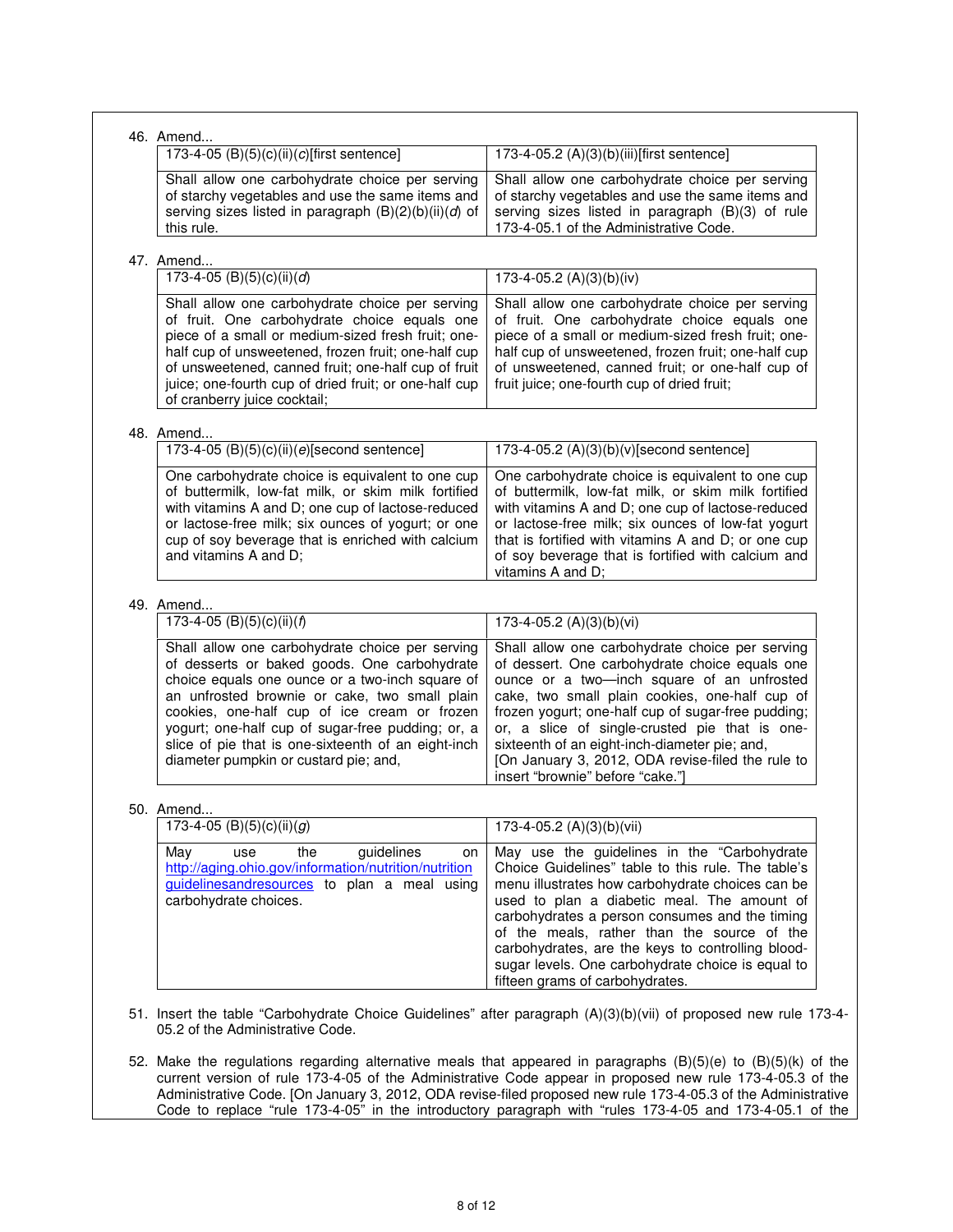Administrative Code."]

53. Insert as paragraph (B)(6) of proposed new rule 173-4-05 of the Administrative Code a paragraph that says, "Alternative meals: A provider shall only offer alternative meals if those meals meet the additional requirements under rule 173-4-05.3 of the Administrative Code."

| (e) Vegetarian meals:<br>The provider may provide any of the<br>(i)<br>following categories of vegetarian<br>diets:<br>diet"<br>(a) "Vegan<br>(i.e.,<br>"total<br>vegetarian diet") means a diet<br>of only foods derived from plans<br>(e.g.,<br>fruits,<br>vegetables,<br>legumes (dried<br>beans and<br>peas), grains, seeds, and nuts).<br>(b) "Lacto-vegetarian diet" means a<br>diet of only foods derived from<br>plants and also cheese and<br>other dairy products.<br>(c) "Ovo-lacto-vegetarian<br>diet"<br>means a diet of only plant<br>foods, cheese and other dairy<br>products, and eggs.<br>(d) "Semi-vegetarian diet" means a<br>diet that does not include red<br>meat, but includes chicken, fish,<br>plant foods, dairy products, and<br>eggs.<br>The provider may only provide a<br>(ii)<br>vegetarian meal if the meal has the<br>same nutrient content of a regular<br>meal or follows the meal pattern for<br>a regular meal as closely as<br>possible.<br>(g) Ethnic or religious meals:<br>The provider may provide an ethnic or<br>(i)<br>religious meal to meet the particular<br>dietary needs arising from religious<br>requirements, cultural backgrounds,<br>or ethnic backgrounds.<br>The provider shall only provide an ethnic<br>(ii)<br>or religious meal if the meal has the<br>same nutrient content of a regular<br>meal or follows the meal pattern for<br>a regular meal unless restricted by<br>religious requirements or ethnic<br>background. | (1) Cultural meal:<br>(2) The provider may provide a cultural<br>meal to meet the particular dietary<br>needs<br>arising<br>from<br>cultural<br>backgrounds or beliefs.<br>(3) The provider shall only provide a<br>cultural meal if the meal has the<br>same nutrient content of a regular<br>meal or follows the meal pattern for<br>a regular meal, unless restricted by<br>cultural backgrounds or beliefs.<br>(4) The provider may provide any of the<br>following categories of vegetarian<br>diets:<br>(a) "Lacto-vegetarian diet" means a<br>diet of only foods derived from<br>plants and also cheese and<br>other dairy products.<br>(b) "Ovo-lacto-vegetarian<br>diet"<br>means a diet of only plant<br>foods, cheese and other dairy<br>products, and eggs.<br>(c) "Semi-vegetarian diet" means a<br>diet that does not include red<br>meat, but includes chicken, fish,<br>plant foods, dairy products, and<br>eggs. |
|-------------------------------------------------------------------------------------------------------------------------------------------------------------------------------------------------------------------------------------------------------------------------------------------------------------------------------------------------------------------------------------------------------------------------------------------------------------------------------------------------------------------------------------------------------------------------------------------------------------------------------------------------------------------------------------------------------------------------------------------------------------------------------------------------------------------------------------------------------------------------------------------------------------------------------------------------------------------------------------------------------------------------------------------------------------------------------------------------------------------------------------------------------------------------------------------------------------------------------------------------------------------------------------------------------------------------------------------------------------------------------------------------------------------------------------------------------------------------------------------|-----------------------------------------------------------------------------------------------------------------------------------------------------------------------------------------------------------------------------------------------------------------------------------------------------------------------------------------------------------------------------------------------------------------------------------------------------------------------------------------------------------------------------------------------------------------------------------------------------------------------------------------------------------------------------------------------------------------------------------------------------------------------------------------------------------------------------------------------------------------------------------------------------------------------------------|

| D. AIIIEIIU                            |                                                                |  |  |  |
|----------------------------------------|----------------------------------------------------------------|--|--|--|
| $173-4-05$ (B)(5)(f)                   | 173-4-05.3 (C)                                                 |  |  |  |
| Salad bar or soup and salad bar meals: | Salad bar or soup and salad bar meal (self-<br>directed care): |  |  |  |
|                                        |                                                                |  |  |  |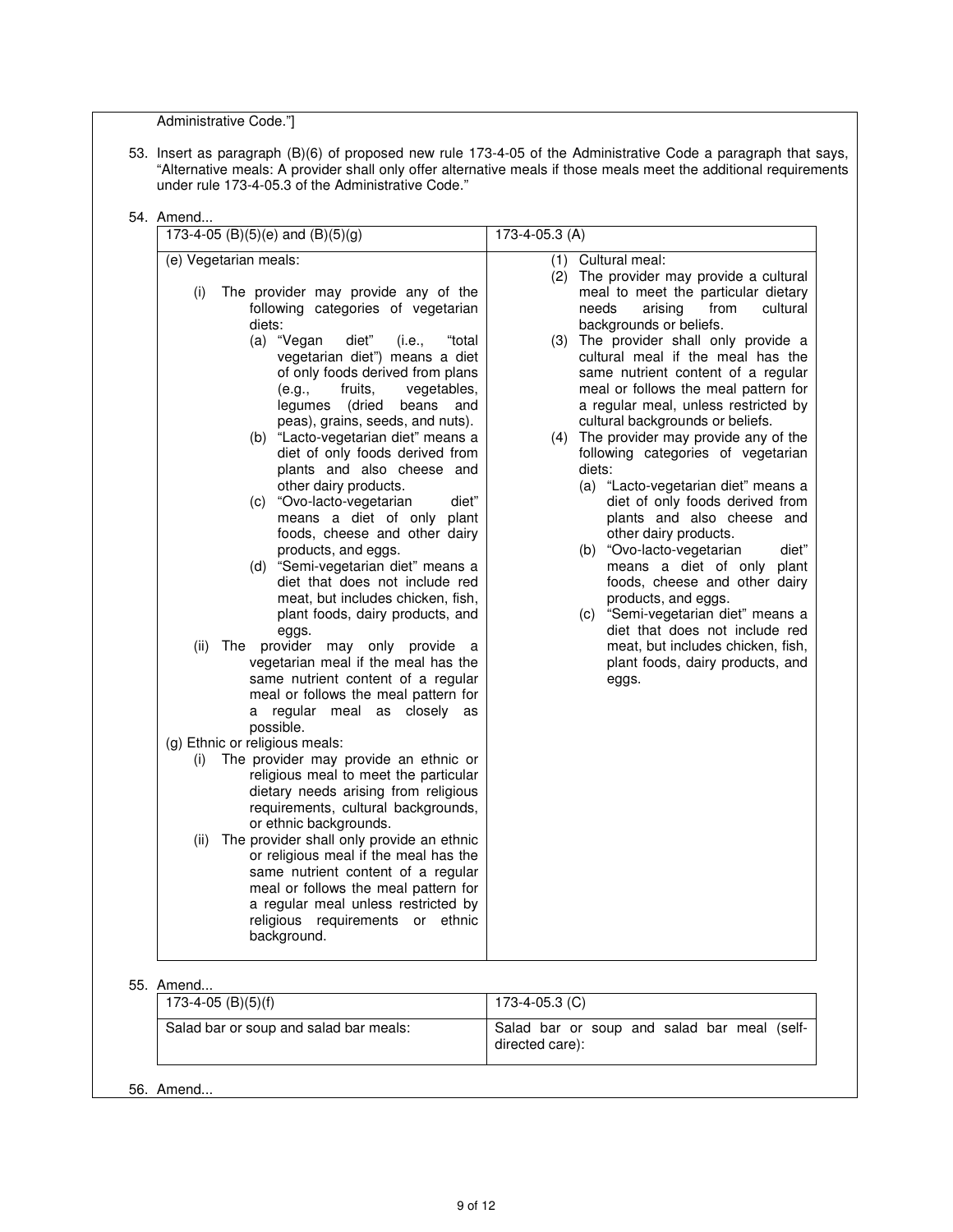| 173-4-05 (B)(5)(f)(ii)                                                                                                                                                                                                                                                                                                                                                                     | 173-4-05.3 (C)(2)                                                                                                                                                                                                                                                                                                                                                                                        |
|--------------------------------------------------------------------------------------------------------------------------------------------------------------------------------------------------------------------------------------------------------------------------------------------------------------------------------------------------------------------------------------------|----------------------------------------------------------------------------------------------------------------------------------------------------------------------------------------------------------------------------------------------------------------------------------------------------------------------------------------------------------------------------------------------------------|
| A salad bar served as a meal accompaniment<br>shall offer at least three raw vegetables, one of<br>which is deep green or orange; two fruits; two<br>salad dressings, one of which is low fat; one<br>mixed salad that contains fruits or vegetables like<br>coleslaw, waldorf salad, etc. This counts as two<br>servings of fruits or vegetables.                                         | A salad bar served as a meal accompaniment<br>shall offer at least three raw vegetables, one of<br>which is deep green, red, or orange; two fruits;<br>two salad dressings, one of which is low-fat; one<br>mixed salad that contains fruits or vegetables like<br>coleslaw, waldorf salad, etc. This counts as two<br>servings of fruits or vegetables.                                                 |
|                                                                                                                                                                                                                                                                                                                                                                                            | [Note: The Legislative Service Commission's rule<br>drafting manual prevents ODA from capitalizing<br>the "w" in "waldorf."]                                                                                                                                                                                                                                                                             |
| 57. Amend                                                                                                                                                                                                                                                                                                                                                                                  |                                                                                                                                                                                                                                                                                                                                                                                                          |
| $173-4-05$ (B)(5)(f)(iii)                                                                                                                                                                                                                                                                                                                                                                  | $173-4-05.3$ (C)(3)                                                                                                                                                                                                                                                                                                                                                                                      |
| A salad bar served as a meal replacement shall<br>offer four raw vegetables, one of which is deep<br>green or orange; two fruits; two meats or meat<br>substitutes; a calcium source equivalent to eight<br>ounces of milk per serving; two salad dressings;<br>and two servings from the bread group; and one<br>dessert. This counts as a full meal if all menu<br>requirements are met. | A salad bar served as a meal replacement shall<br>offer four raw vegetables, one of which is deep<br>green, red, or orange; two fruits; two meats or<br>meat substitutes; a calcium source equivalent to<br>eight ounces of milk per serving; two salad<br>dressings; and two servings from the bread group;<br>and an optional dessert. This counts as a full meal<br>if all menu requirements are met. |
|                                                                                                                                                                                                                                                                                                                                                                                            | [After considering comments submitted during the<br>public-comment period,<br>ODA<br>revised<br>this<br>paragraph before filing the proposed new rule with<br>JCARR.]                                                                                                                                                                                                                                    |
| 58. Amend                                                                                                                                                                                                                                                                                                                                                                                  |                                                                                                                                                                                                                                                                                                                                                                                                          |
| 173-4-05 (B)(5)(f)(iv)                                                                                                                                                                                                                                                                                                                                                                     | 173-4-05.3 $(C)(4)$                                                                                                                                                                                                                                                                                                                                                                                      |
| A soup and salad bar served as a meal<br>replacement shall meet the criteria under<br>paragraph (B)(5)(f)(iii) of this rule and contain one<br>soup that is a lower-sodium and lower-fat soup.                                                                                                                                                                                             | A soup and salad bar served as a meal<br>replacement shall meet the criteria under<br>paragraph (C)(3) of this rule and contain one soup<br>that is a lower-sodium and lower-fat soup.                                                                                                                                                                                                                   |
| 59. Amend                                                                                                                                                                                                                                                                                                                                                                                  |                                                                                                                                                                                                                                                                                                                                                                                                          |
| 173-4-05 (B)(5)(f)(v)                                                                                                                                                                                                                                                                                                                                                                      | $173-4-05.3$ (C)(5)                                                                                                                                                                                                                                                                                                                                                                                      |
| The provider shall obtain the approval of a LD<br>before serving a salad bar or soup and salad bar<br>meal.                                                                                                                                                                                                                                                                                | The provider shall document that it provided food<br>safety and sanitation training before serving a<br>salad bar or soup and salad bar meal.                                                                                                                                                                                                                                                            |
|                                                                                                                                                                                                                                                                                                                                                                                            | [After considering comments submitted during the<br>public-comment period, ODA revised<br>this<br>paragraph before filing the proposed new rule with<br>JCARR.]                                                                                                                                                                                                                                          |

- 60. The regulations concerning medical food and food for special dietary use that appeared in paragraph (B)(6) of the current version of rule 173-4-05 of the Administrative Code now appear in proposed new rule 173-4-05.4 of the Administrative Code.
- 61. Insert a new paragraph (B)(7) into proposed new rule 173-4-05 of the Administrative Code that says, "Medical food and food for special dietary use: A provider shall only offer medical food or food for special dietary use if the food meets the additional requirements under rule 173-4-05.4 of the Administrative Code."

| 62. | Amend                 |                     |  |
|-----|-----------------------|---------------------|--|
|     | 173-4-05 (B)(6)(a)(i) | 173-4-05.4 $(A)(1)$ |  |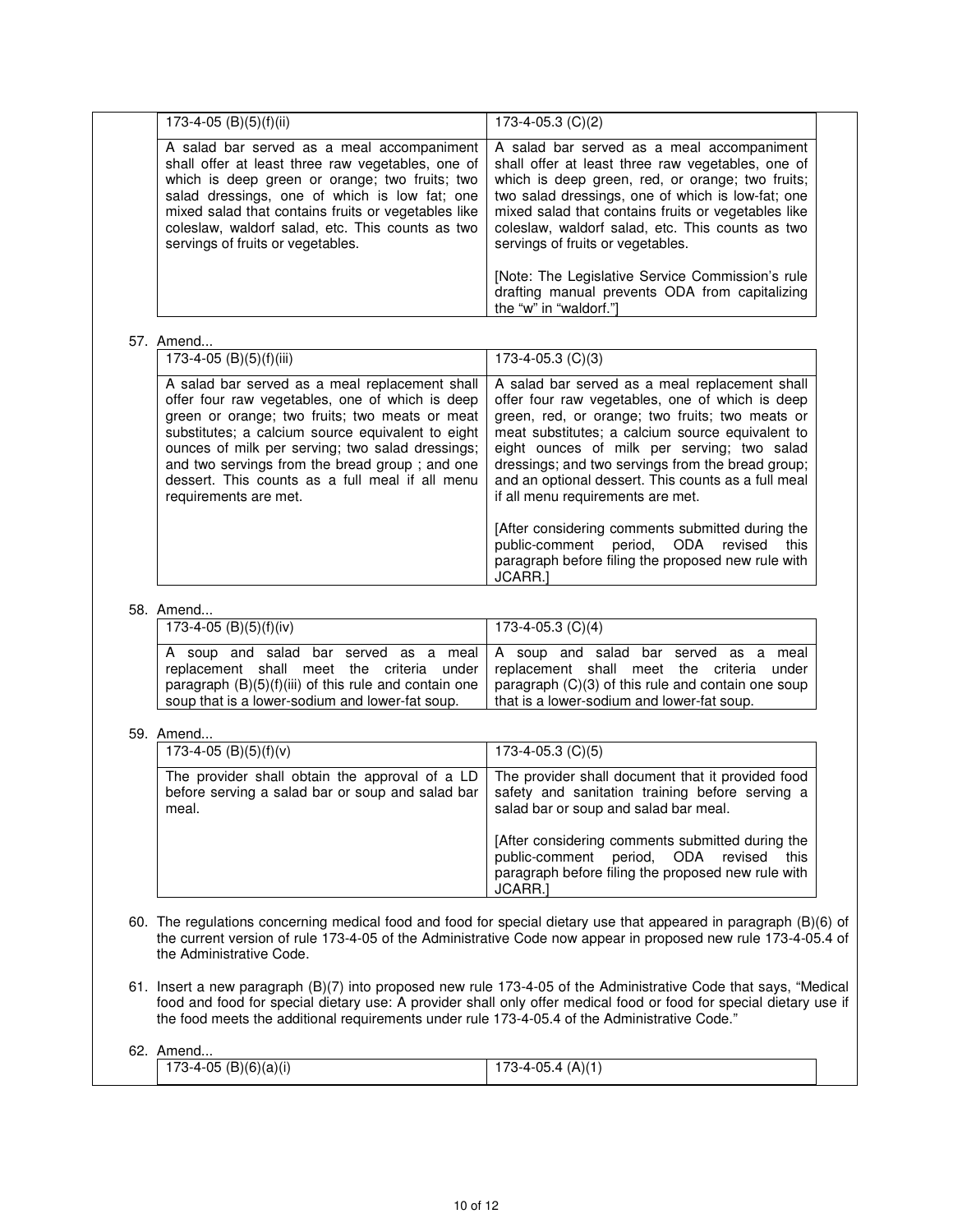|                                                                           | The AAA shall determine the need, feasibility, and   The AAA shall determine the need, feasibility, and |
|---------------------------------------------------------------------------|---------------------------------------------------------------------------------------------------------|
|                                                                           | cost-effectiveness of establishing a service for   cost-effectiveness of establishing a service for     |
| implementing medical food by using the implementing medical food by using | the I                                                                                                   |
| knowledge and expertise of a LD.                                          | knowledge a LD.                                                                                         |

### 63. Amend...

| 173-4-05 (B)(7) [first sentence] | 173-4-05 $(B)(8)$ [first sentence]                                                                                                                                                                                                                                                                                                                                                                                                                      |
|----------------------------------|---------------------------------------------------------------------------------------------------------------------------------------------------------------------------------------------------------------------------------------------------------------------------------------------------------------------------------------------------------------------------------------------------------------------------------------------------------|
| this rule.                       | Dietary supplements: The AAA shall not allow Dietary supplements: The AAA shall not allow<br>dietary supplements nor reimburse a provider for $\vert$ dietary supplements nor reimburse a provider for<br>them unless they qualify as medical food or food   them unless they qualify as medical food or food<br>for special dietary use under paragraph (B)(6) of $\vert$ for special dietary use under rule 173-4-05.4 of<br>the Administrative Code. |

64. Insert "173.01" into the statutory authority section for each of the new rules because section 173.01 of the Revised Code also gives ODA authority to adopt each rule.

#### **173-4-07 Nutrition education service.**

Specifically, ODA is proposing to amend the rule to:

- 1. Insert "or AAA" after each occurrence of "provider" in the rule (except in paragraph (B)(2)(c) of the rule) because area agencies on aging often provide the nutrition education service instead of engaging in a competitive-bidding process to find area businesses to provide the service. [ODA added this change after considering comments from ODA's public-comment period.]
- 2. Insert "food safety" in between "physical activity" and "or disease prevention" in paragraph (A) of the rule.
- 3. Add, after "Minimum requirements for a nutrition education service" in paragraph (B) of the rule, "in addition to the mandatory clauses under rule 173-3-06 of the Administrative Code."
- 4. Replace paragraph (B)(1)(a) of the rule, which said, "Education materials: The provider may only provide the service if the provider maintains documentation that the AAA's LD determines that the educational materials that the provider plans to distribute:" The proposed amended language says, "Education materials: The provider may only provide the service if the provider retains a record to show that the AAA's LD determined that the educational materials that the provider plans to distribute:" In doing so, ODA is replacing the "document maintenance" language with the more conventional "records retention" language.
- 5. Replace "maintain records" in paragraph (B)(1)(b) of the rule with "retain records," thereby replacing the "document maintenance" language with the more conventional "records retention" language.
- 6. Add to the end of paragraph (B)(1)(c) of the rule: "one of the following."
- 7. Insert two sub-paragraphs to paragraph (B)(1)(c)(i) of the rule, as follows: (a) Every even-numbered year, the provider shall offer one of the nutrition-education sessions on the topic of food safety as referenced in the "Dietary Guidelines for Americans." (b) Every odd-numbered year, the provider shall offer one of the nutrition-education sessions on the topic of the relationship between physical activity and healthy weight as referenced in the 'Dietary Guidelines for Americans.'"
- 8. Replace paragraph (B)(2)(b) of the rule, which says "Records: For each service performed, the provider shall document each consumer's name (e.g., attendance sheet); service date and duration of service, service topic; service units; instructor's name; and instructor's signature." The new language says, "Records: For each service performed, the provider shall record each consumer's name (e.g., attendance sheet); the service date and duration of service; the educational topic; the service units; the instructor's name; and the instructor's signature."
- 9. Replace paragraph (B)(3) of the rule, which says, "Home-delivered nutrition programs and restaurant and grocery meal services: For each service provided, the provider shall document the number of consumers who received the educational materials, service date, topic of the materials, and the provider's signature." The proposed new language says, "Home-delivered nutrition programs and restaurant and grocery services: For each service a provider provides through a home-delivered nutrition program or restaurant